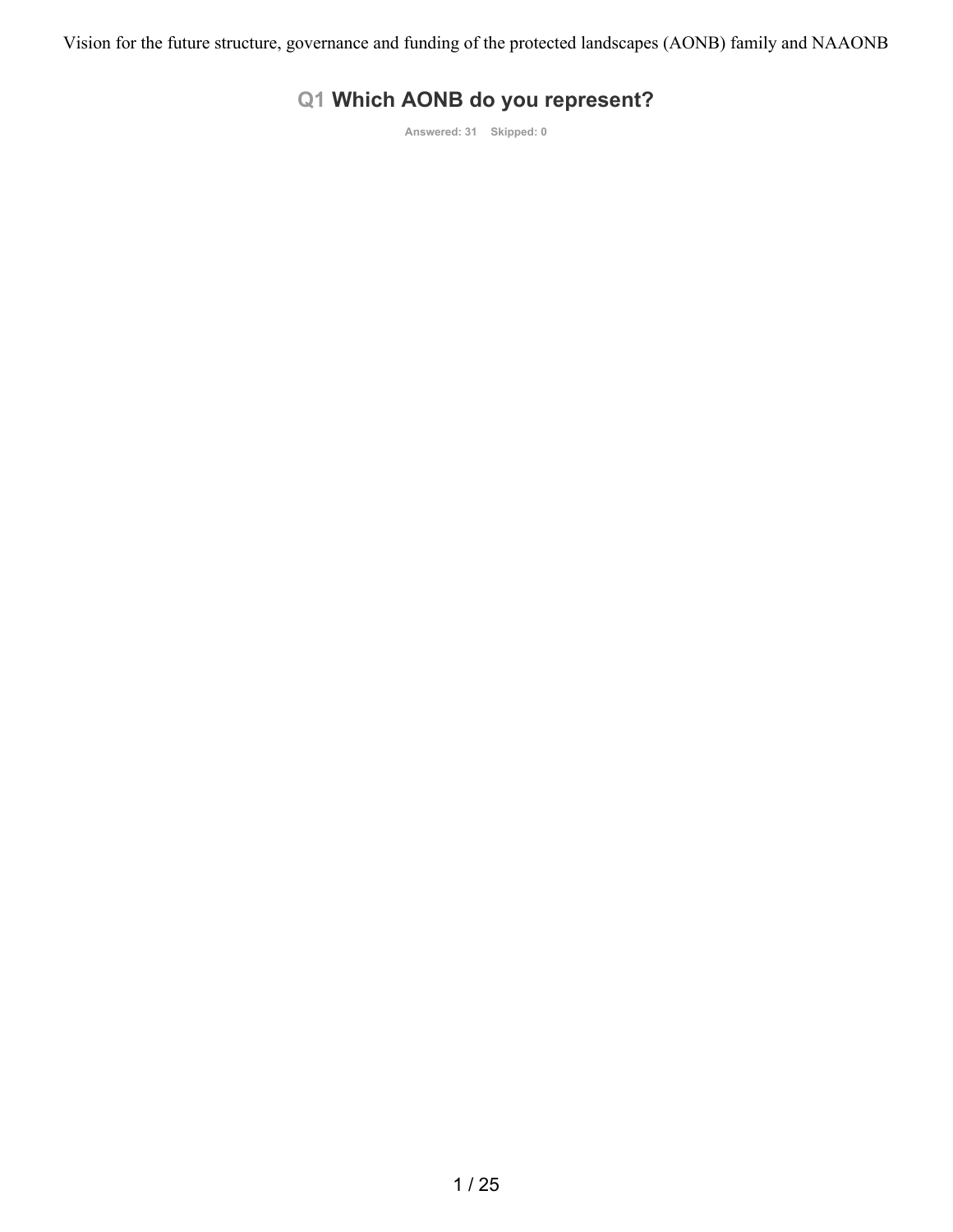### **Q2 How important is it for your AONB to be nationally recognised? (Please rate on a scale of 1 - 5, where 1 is 'low' and 5 is 'high')**



|        |          |          |        |        |                                   | <b>Total</b> | <b>Weighted Average</b> |
|--------|----------|----------|--------|--------|-----------------------------------|--------------|-------------------------|
| $\sim$ | $0.00\%$ | $0.00\%$ | 9.68%  | 12.90% | 77.42%                            |              |                         |
|        |          |          | $\sim$ |        | $\sim$ $\lambda$<br>.<br><u>_</u> | ◡            | 4.68                    |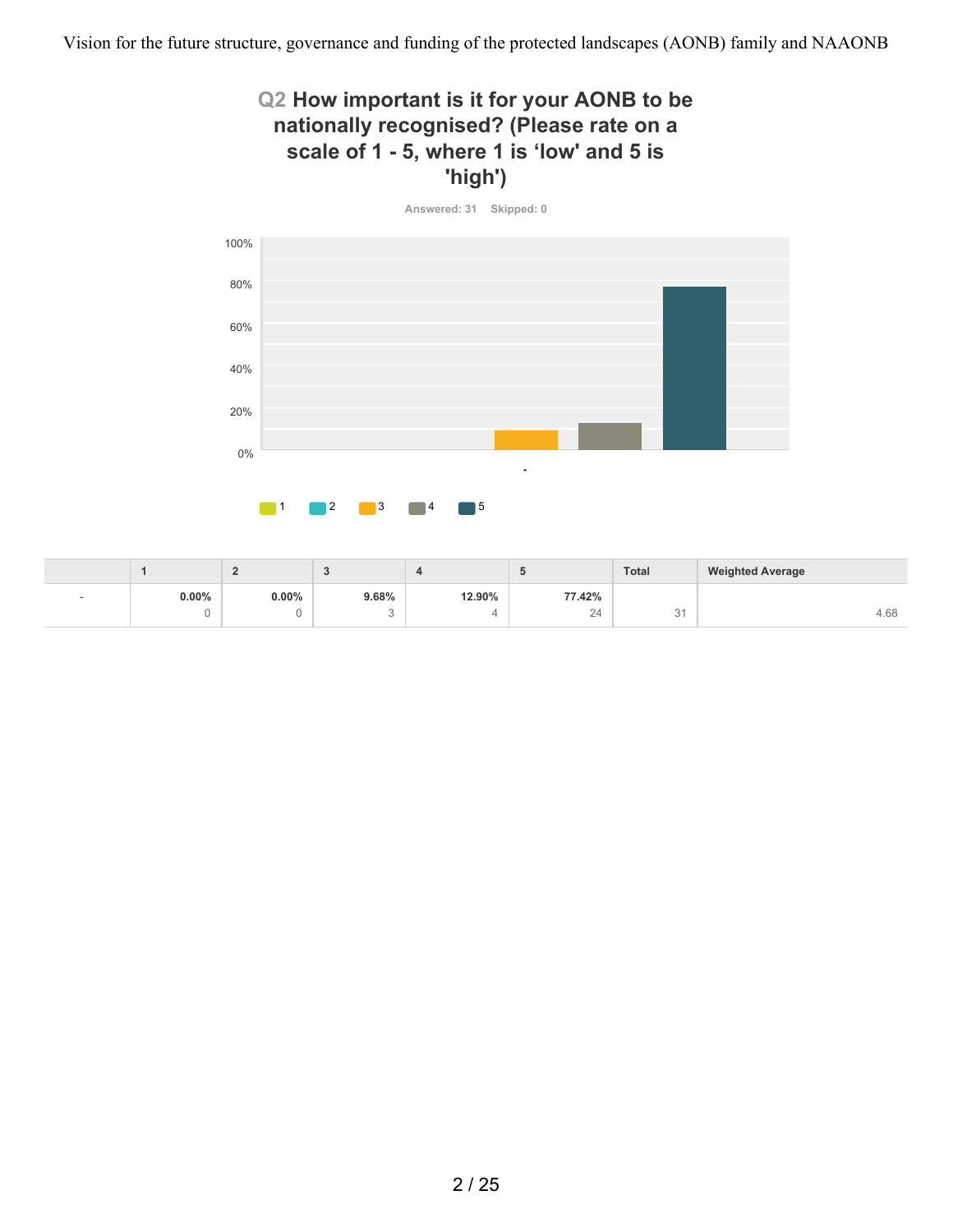### **Q3 How important is it for the AONB family to be nationally and internationally recognised? (Please rate on a scale of 1 - 5, where 1 is 'low' and 5 is 'high')**



|          |          |       |        |        | <b>Total</b>       | <b>Weighted Average</b> |
|----------|----------|-------|--------|--------|--------------------|-------------------------|
| $0.00\%$ | $0.00\%$ | 3.23% | 12.90% | 83.87% |                    |                         |
|          |          |       |        | 26     | $\sim$<br>$\cup$ . | 4.0                     |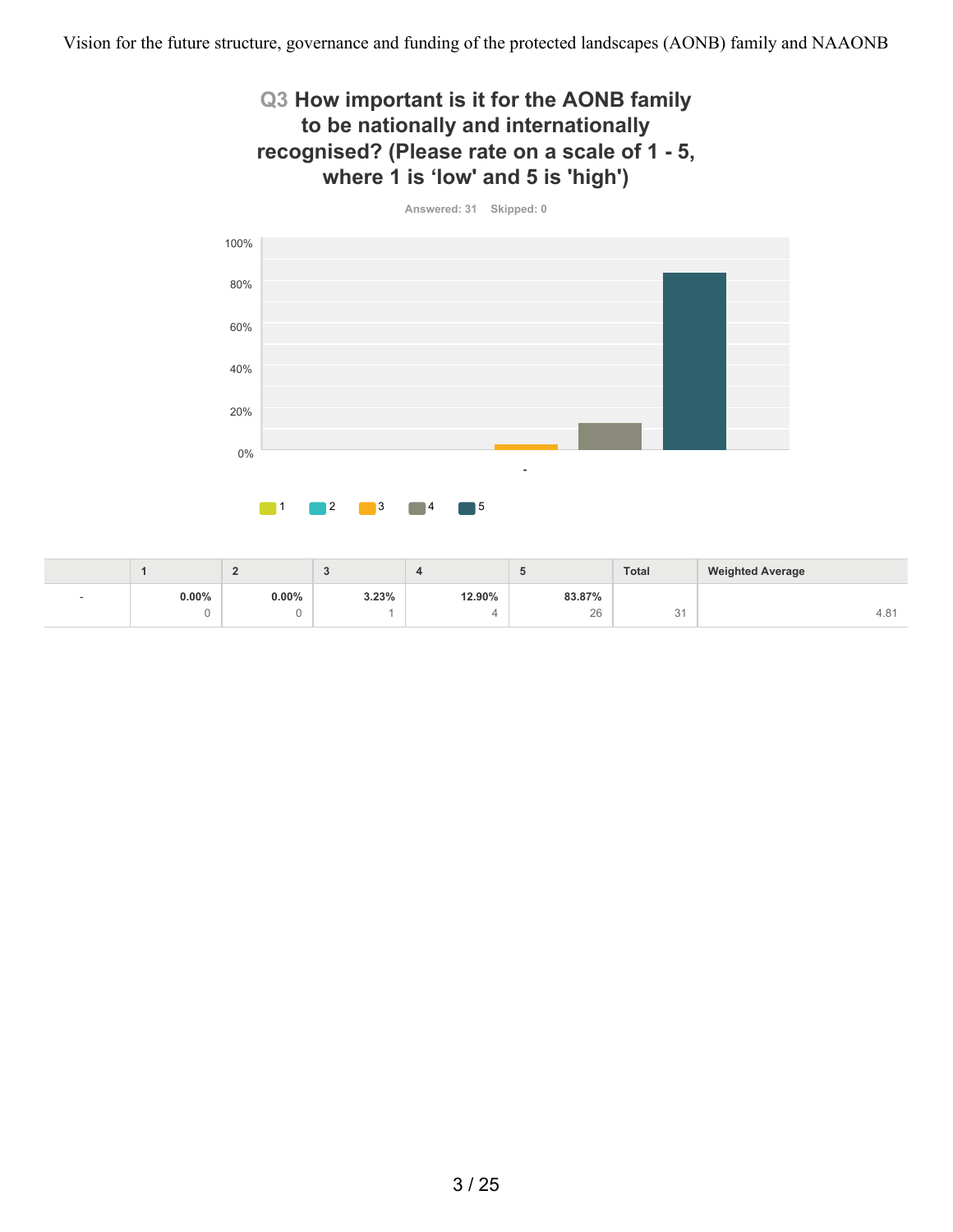### **Q4 How important is it for AONBs to have ecological networks that are extended and linked? (Please rate on a scale of 1 - 5, where 1 is 'low' and 5 is 'high')**



|          | -        |             |        |        | <b>Total</b> | <b>Weighted Average</b> |
|----------|----------|-------------|--------|--------|--------------|-------------------------|
| $0.00\%$ | $0.00\%$ | 9.68%       | 25.81% | 64.52% |              |                         |
|          |          | ⌒<br>$\sim$ |        | 20     | $\sim$<br>◡  | $- -$<br>4.55           |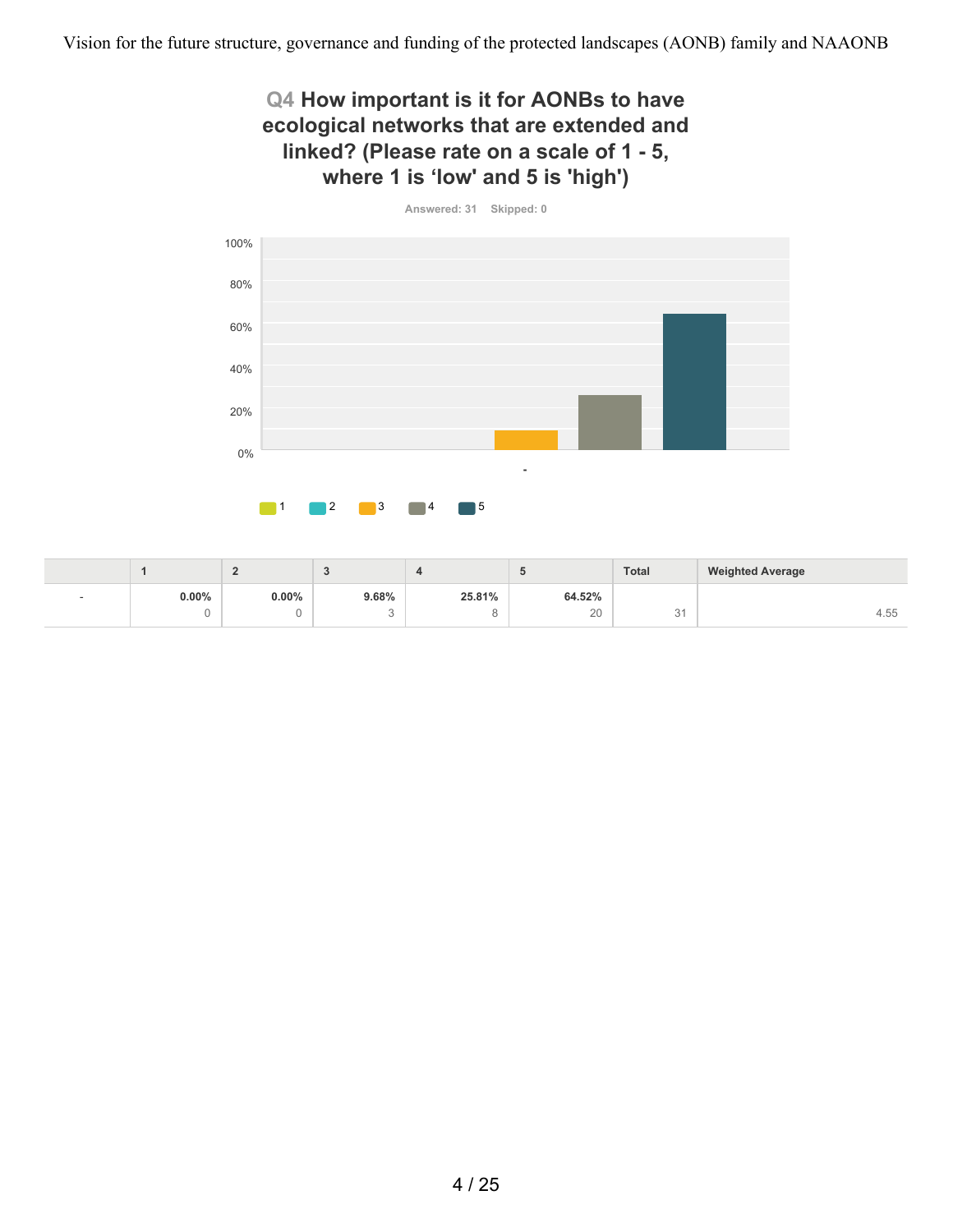### **Q5 How important is it for AONBs to provide sustainable tourism opportunities for visitors? (Please rate on a scale of 1 - 5, where 1 is 'low' and 5 is 'high')**



|          |       |        |        |        | <b>Total</b> | <b>Weighted Average</b> |
|----------|-------|--------|--------|--------|--------------|-------------------------|
| $0.00\%$ | 0.00% | 25.81% | 38.71% | 35.48% |              |                         |
|          |       |        | $-$    |        | $\sim$<br>◡  | T.IL                    |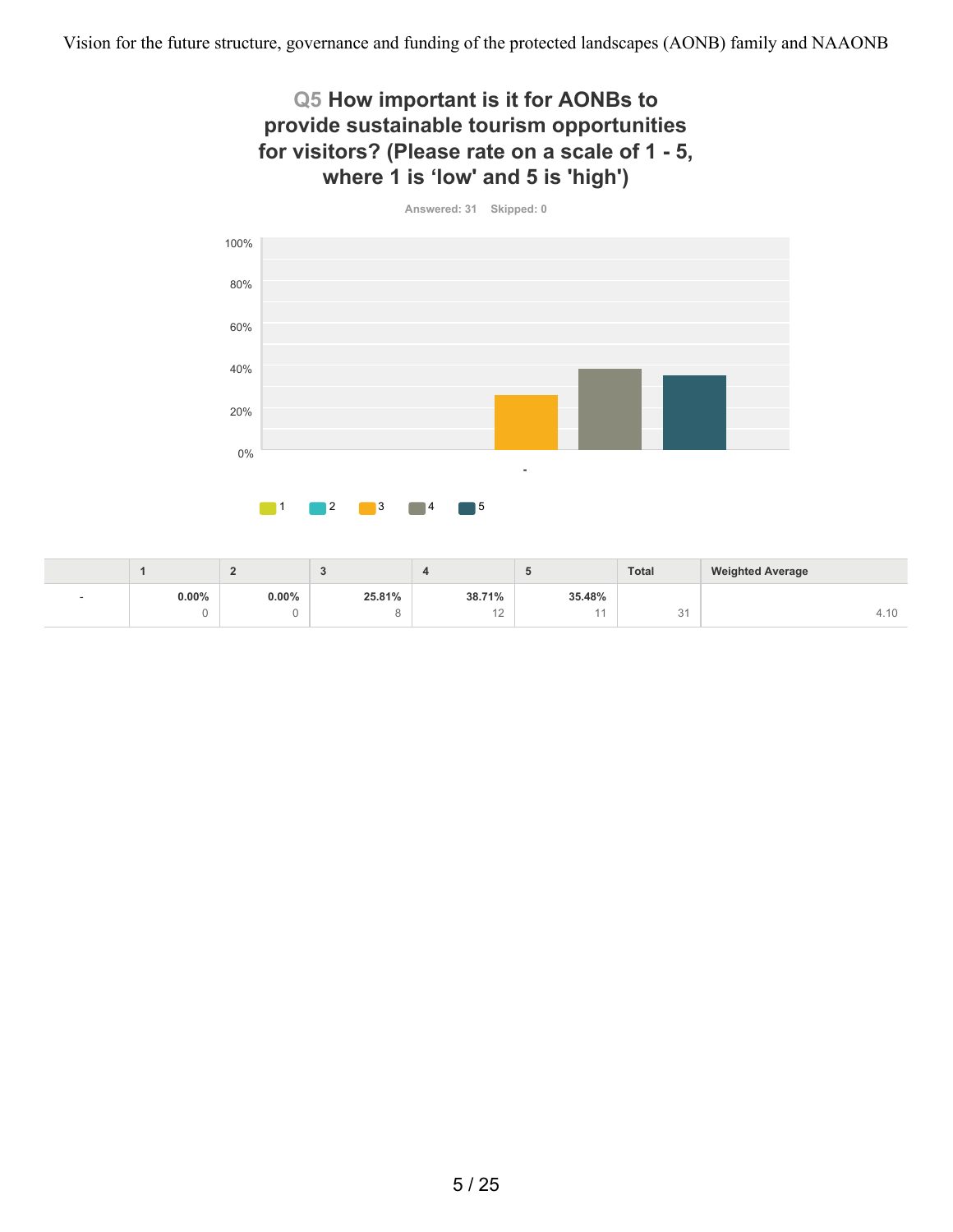### **Q6 To achieve your Vision, how important is it to retain a dedicated AONB governance and admin structure? (Please rate on a scale of 1 - 5, where 1 is 'low' and 5 is 'high')**



|   |          |          |       |        |                       | <b>Total</b> | <b>Weighted Average</b> |
|---|----------|----------|-------|--------|-----------------------|--------------|-------------------------|
| - | $0.00\%$ | $0.00\%$ | 3.23% | 16.13% | 80.65%                |              |                         |
|   |          |          |       |        | $\cap$ $\Gamma$<br>Z5 | <u>.</u>     | .                       |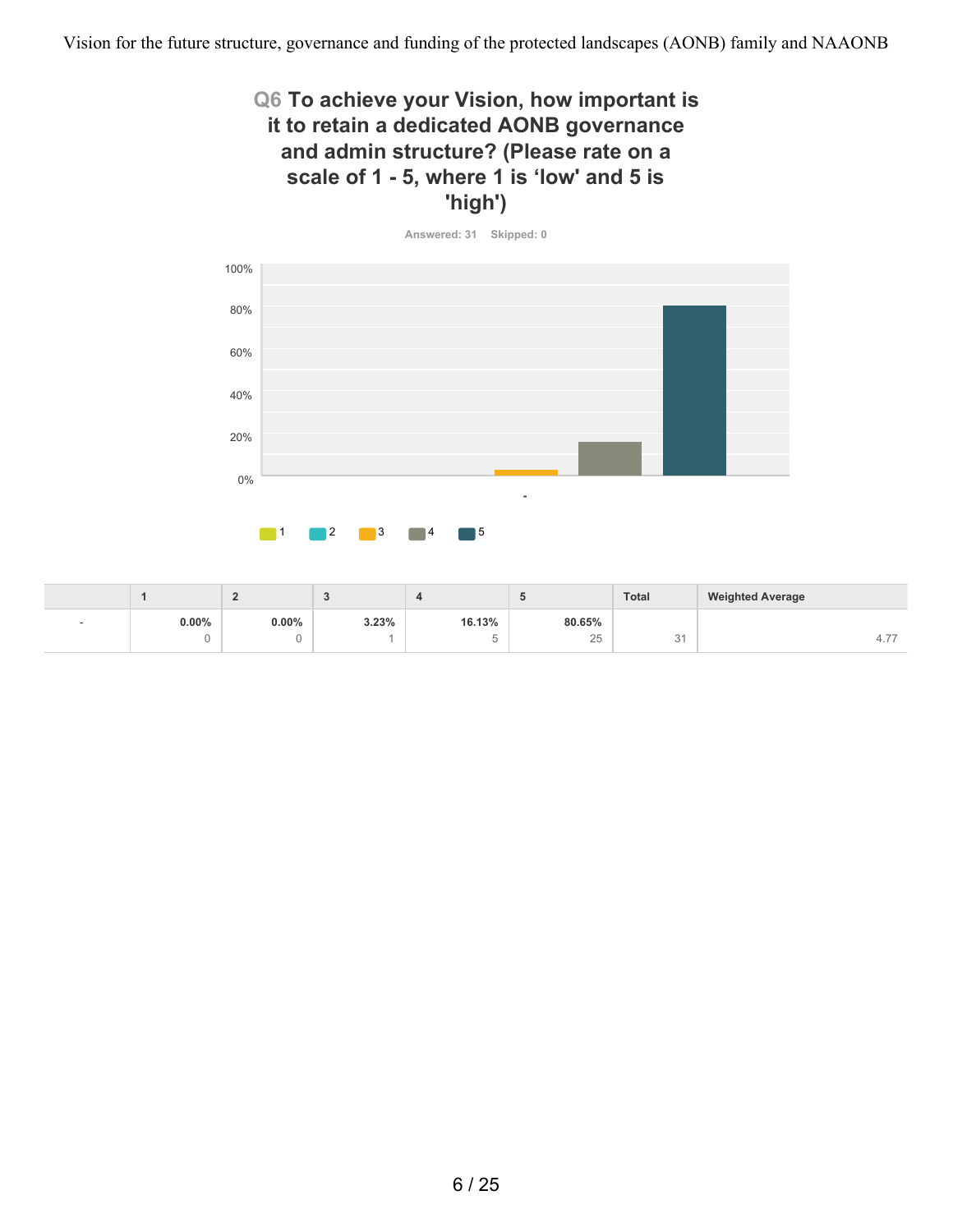### **Q7 Do you currently have the skills and experience in your AONB Partnership to achieve your Vision? (Please rate on a scale of 1 - 5, where 1 is 'definitely no' and 5 is 'definitely yes')**



**0.00%** 0 **0.00%**  $\,$   $\,$   $\,$ **46.67%** 14 **46.67%** 14 **6.67%** 2  $30$  30 3.60 **1 2 3 4 5 Total Weighted Average** -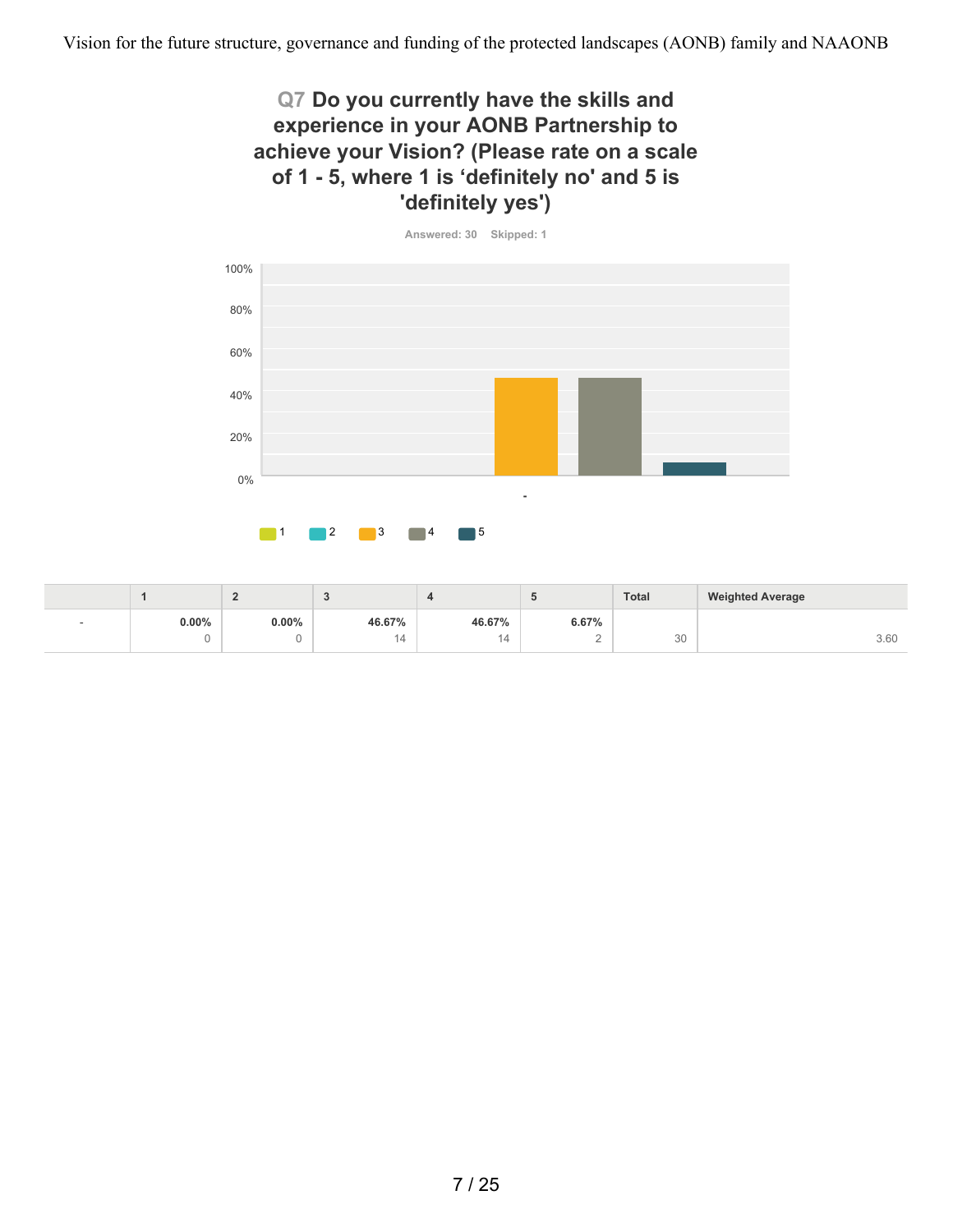### **Q8 Do you currently have the right balance in your Governance structure to achieve your Vision, eg represent national interests? (Please rate on a scale of 1 - 5, where 1 is 'definitely no' and 5 is 'definitely yes')**



|                          |       | -      |        |        |       | <b>Total</b> | <b>Weighted Average</b> |
|--------------------------|-------|--------|--------|--------|-------|--------------|-------------------------|
| $\overline{\phantom{a}}$ | 3.33% | 16.67% | 43.33% | 33.33% | 3.33% |              |                         |
|                          |       |        | IV     | 10     |       | 30           | $\cup$ . $\vdots$       |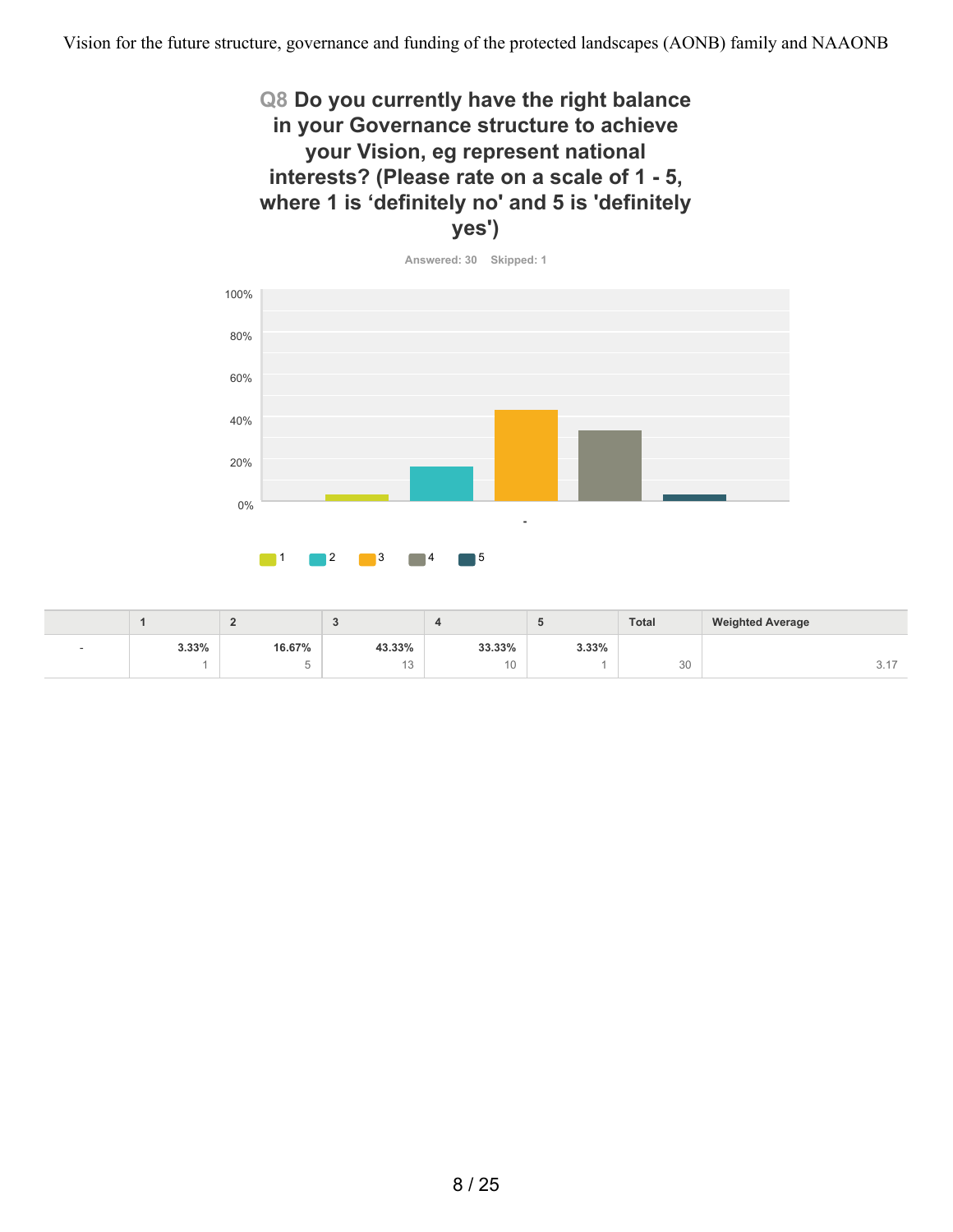

| 0 1 2 3 4 5 6 7 8 9 10 |  |  |  |  |  |  |  |  |  |  |  |  |
|------------------------|--|--|--|--|--|--|--|--|--|--|--|--|
|------------------------|--|--|--|--|--|--|--|--|--|--|--|--|

|                                                                                     |          | $\overline{2}$ | 3              | $\overline{4}$ | 5      | <b>Total</b> | Weighted<br>Average |
|-------------------------------------------------------------------------------------|----------|----------------|----------------|----------------|--------|--------------|---------------------|
| AONB Vision and the CRoW Act AONB Management Plan                                   | $0.00\%$ | 3.33%          | 3.33%          | 20.00%         | 73.33% |              |                     |
|                                                                                     | 0        |                |                | 6              | 22     | 30           | 4.63                |
| Promoting the AONB Vision and management plan                                       | $0.00\%$ | 3.33%          | 13.33%         | 36.67%         | 46.67% |              |                     |
|                                                                                     | $\Omega$ |                | $\overline{4}$ | 11             | 14     | 30           | 4.27                |
| Advising upon, facilitating and co-ordinating implementation by others of the       | $0.00\%$ | 3.33%          | $0.00\%$       | 53.33%         | 43.33% |              |                     |
| Management Plan                                                                     | $\Omega$ |                | $\Omega$       | 16             | 13     | 30           | 4.37                |
| Advising Local Authorities on their activities within AONBs, encouraging them to go | $0.00\%$ | 6.67%          | 30.00%         | 40.00%         | 23.33% |              |                     |
| beyond normal levels of service                                                     | $\Omega$ | $\mathfrak{D}$ | $\Omega$       | 12             |        | 30           | 3.80                |
| Monitoring and reporting on progress                                                | $0.00\%$ | 13.33%         | 30.00%         | 46.67%         | 10.00% |              |                     |
|                                                                                     | $\Omega$ | 4              | 9              | 14             | 3      | 30           | 3.53                |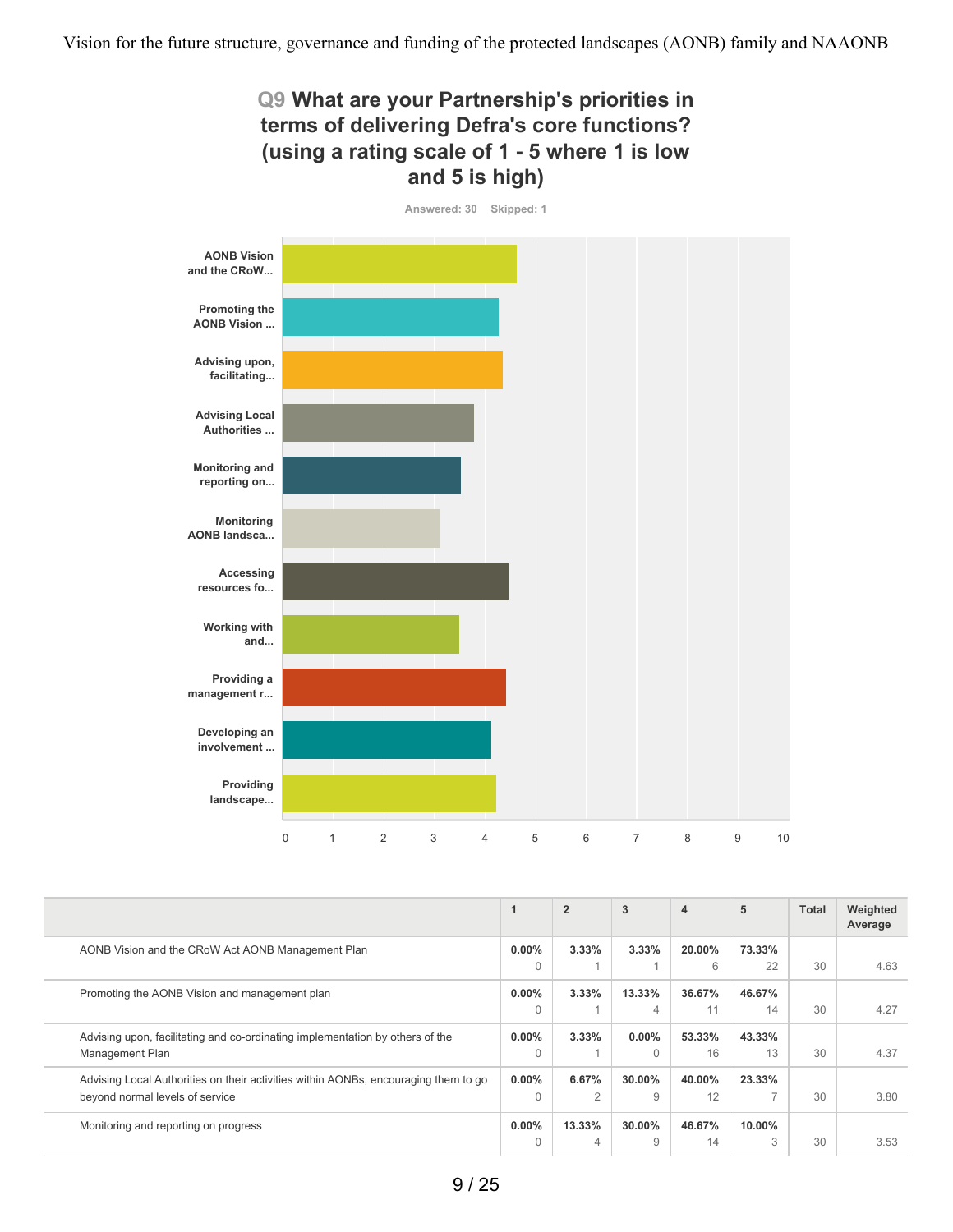### Vision for the future structure, governance and funding of the protected landscapes (AONB) family and NAAONB

| Monitoring AONB landscape condition                                                          | 3.33%    | 26.67%         | 26.67%         | 40.00% | $3.33\%$ |    |      |
|----------------------------------------------------------------------------------------------|----------|----------------|----------------|--------|----------|----|------|
|                                                                                              |          | 8              | 8              | 12     |          | 30 | 3.13 |
| Accessing resources for management activities                                                | $0.00\%$ | $0.00\%$       | 13.33%         | 26.67% | 60.00%   |    |      |
|                                                                                              | 0        | $\Omega$       | $\overline{4}$ | 8      | 18       | 30 | 4.47 |
| Working with and contributing to NAAONB activities, sharing advice and best                  | $0.00\%$ | 6.67%          | 43.33%         | 43.33% | 6.67%    |    |      |
| practice regionally and nationally                                                           | 0        | $\overline{2}$ | 13             | 13     | 2        | 30 | 3.50 |
| Providing a management role to co-ordinate AONB protection through the actions               | $3.33\%$ | $0.00\%$       | 10.00%         | 23.33% | 63.33%   |    |      |
| of the AONB unit, the AONB partnership and others partners at a local and<br>strategic level |          | $\cap$         | 3              |        | 19       | 30 | 4.43 |
| Developing an involvement by the community in the management of the AONB                     | $0.00\%$ | 3.33%          | 23.33%         | 30.00% | 43.33%   |    |      |
|                                                                                              | $\Omega$ |                |                | 9      | 13       | 30 | 4.13 |
| Providing landscape related planning advice                                                  | $0.00\%$ | 3.33%          | 13.33%         | 40.00% | 43.33%   |    |      |
|                                                                                              | 0        |                | $\overline{4}$ | 12     | 13       | 30 | 4.23 |
|                                                                                              |          |                |                |        |          |    |      |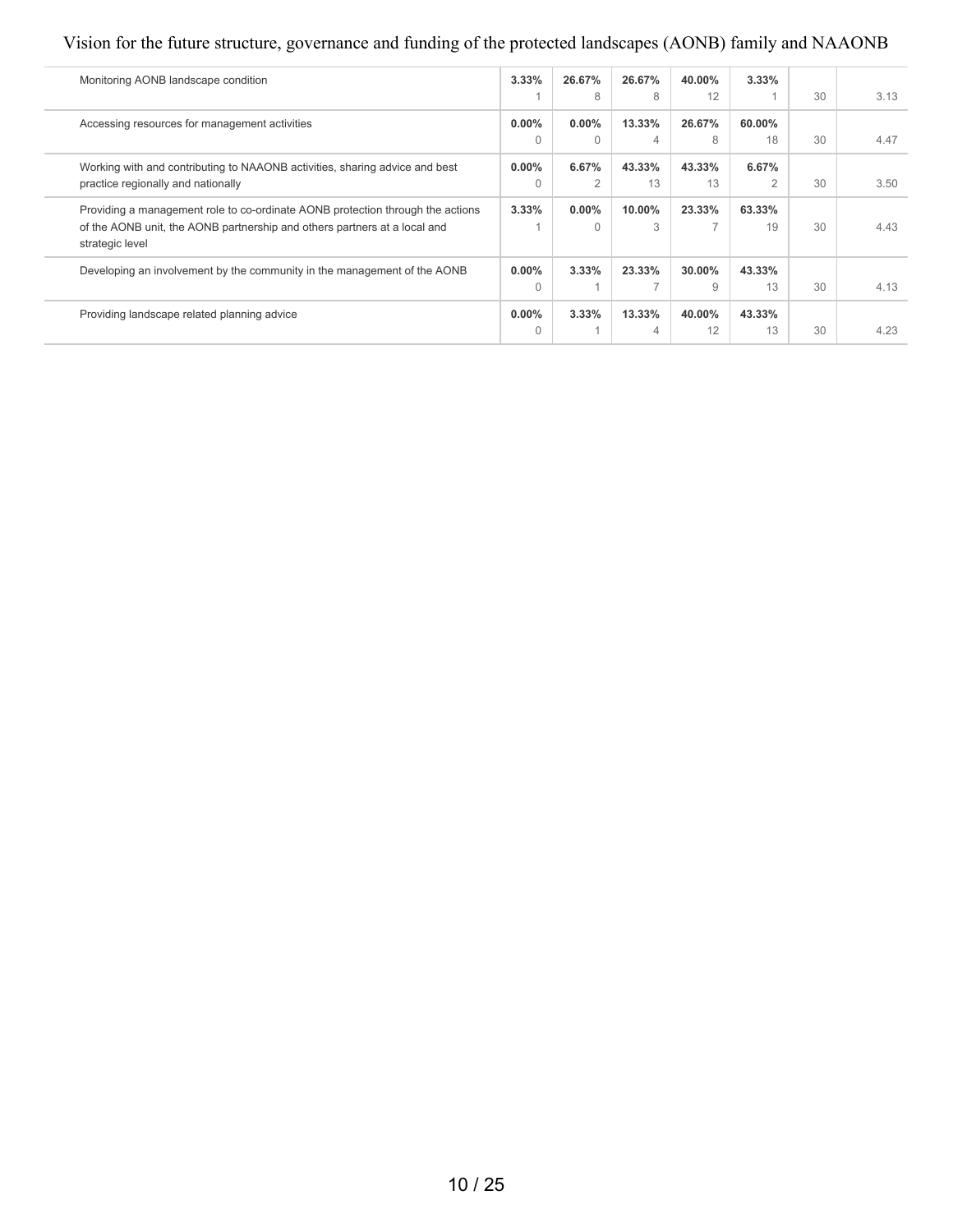

|                  |              | $\overline{2}$ | 3      | $\overline{4}$ | 5      | N/A          | <b>Total</b> | <b>Weighted Average</b> |
|------------------|--------------|----------------|--------|----------------|--------|--------------|--------------|-------------------------|
| Access           | $0.00\%$     | 16.67%         | 33.33% | 30.00%         | 20.00% | $0.00\%$     |              |                         |
|                  | $\mathbf{0}$ | 5              | 10     | 9              | 6      | $\Omega$     | 30           | 3.53                    |
| Biodiversity     | $0.00\%$     | $0.00\%$       | 10.00% | 40.00%         | 50.00% | $0.00\%$     |              |                         |
|                  | $\mathbf 0$  | 0              | 3      | 12             | 15     | $\Omega$     | 30           | 4.40                    |
| Community        | $0.00\%$     | $0.00\%$       | 28.57% | 28.57%         | 39.29% | 3.57%        |              |                         |
|                  | $\mathbf 0$  | 0              | 8      | 8              | 11     |              | 28           | 4.11                    |
| Farming and Food | 3.33%        | 13.33%         | 33.33% | 23.33%         | 26.67% | $0.00\%$     |              |                         |
|                  |              | 4              | 10     | $\overline{ }$ | 8      | $\mathbf{0}$ | 30           | 3.57                    |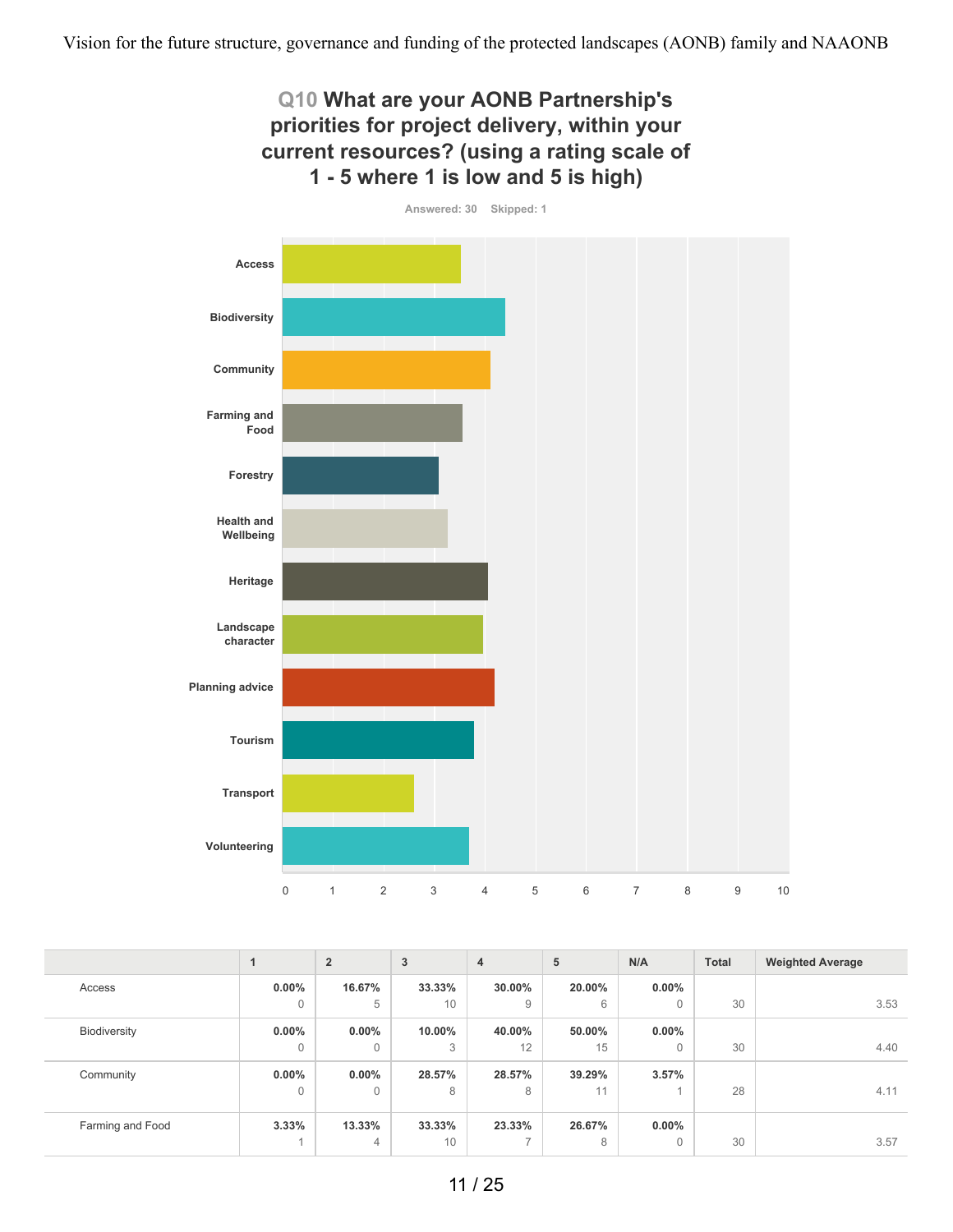### Vision for the future structure, governance and funding of the protected landscapes (AONB) family and NAAONB

| Forestry             | 20.69%       | 17.24%         | 17.24%         | 20.69% | 24.14%         | $0.00\%$       |    |      |
|----------------------|--------------|----------------|----------------|--------|----------------|----------------|----|------|
|                      | 6            | 5              | 5              | 6      | $\overline{7}$ | $\mathbf{0}$   | 29 | 3.10 |
| Health and Wellbeing | 3.33%        | 16.67%         | 46.67%         | 16.67% | 16.67%         | $0.00\%$       |    |      |
|                      |              | 5              | 14             | 5      | 5              | $\mathbf{0}$   | 30 | 3.27 |
| Heritage             | $0.00\%$     | 3.33%          | 23.33%         | 36.67% | 36.67%         | $0.00\%$       |    |      |
|                      | $\mathbf{0}$ |                | $\overline{7}$ | 11     | 11             | $\mathbf{0}$   | 30 | 4.07 |
| Landscape character  | $0.00\%$     | 3.57%          | 28.57%         | 32.14% | 32.14%         | 3.57%          |    |      |
|                      | $\mathbf{0}$ |                | 8              | 9      | 9              | $\overline{A}$ | 28 | 3.96 |
| Planning advice      | 3.33%        | $0.00\%$       | 16.67%         | 26.67% | 43.33%         | 10.00%         |    |      |
|                      |              | $\Omega$       | 5              | 8      | 13             | 3              | 30 | 4.19 |
| Tourism              | $0.00\%$     | 6.67%          | 26.67%         | 40.00% | 20.00%         | 6.67%          |    |      |
|                      | $\mathbf{0}$ | $\overline{2}$ | 8              | 12     | 6              | $\overline{2}$ | 30 | 3.79 |
| Transport            | 16.67%       | 33.33%         | 23.33%         | 16.67% | 6.67%          | 3.33%          |    |      |
|                      | 5            | 10             | $\overline{ }$ | 5      | $\overline{2}$ | $\overline{A}$ | 30 | 2.62 |
| Volunteering         | 3.33%        | 10.00%         | 26.67%         | 30.00% | 26.67%         | 3.33%          |    |      |
|                      |              | 3              | 8              | 9      | 8              |                | 30 | 3.69 |
|                      |              |                |                |        |                |                |    |      |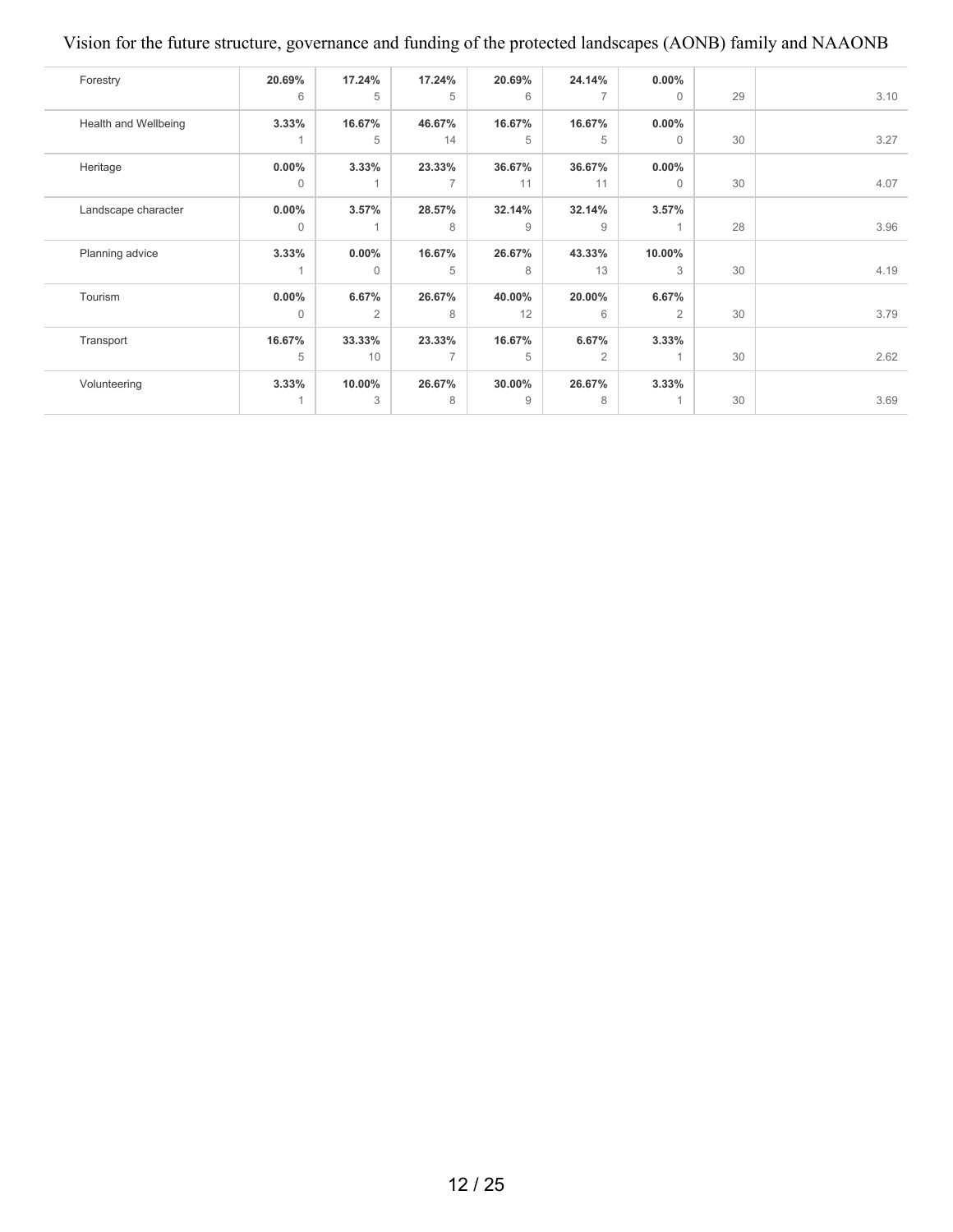

| <b>Answer Choices</b>        | <b>Responses</b> |
|------------------------------|------------------|
| Increase                     | 3.33%            |
| Stand still                  | 6.67%<br>2       |
| Up to 50% decrease           | 80.00%<br>24     |
| Over 50% decrease            | 10.00%<br>3      |
| <b>Total Respondents: 30</b> |                  |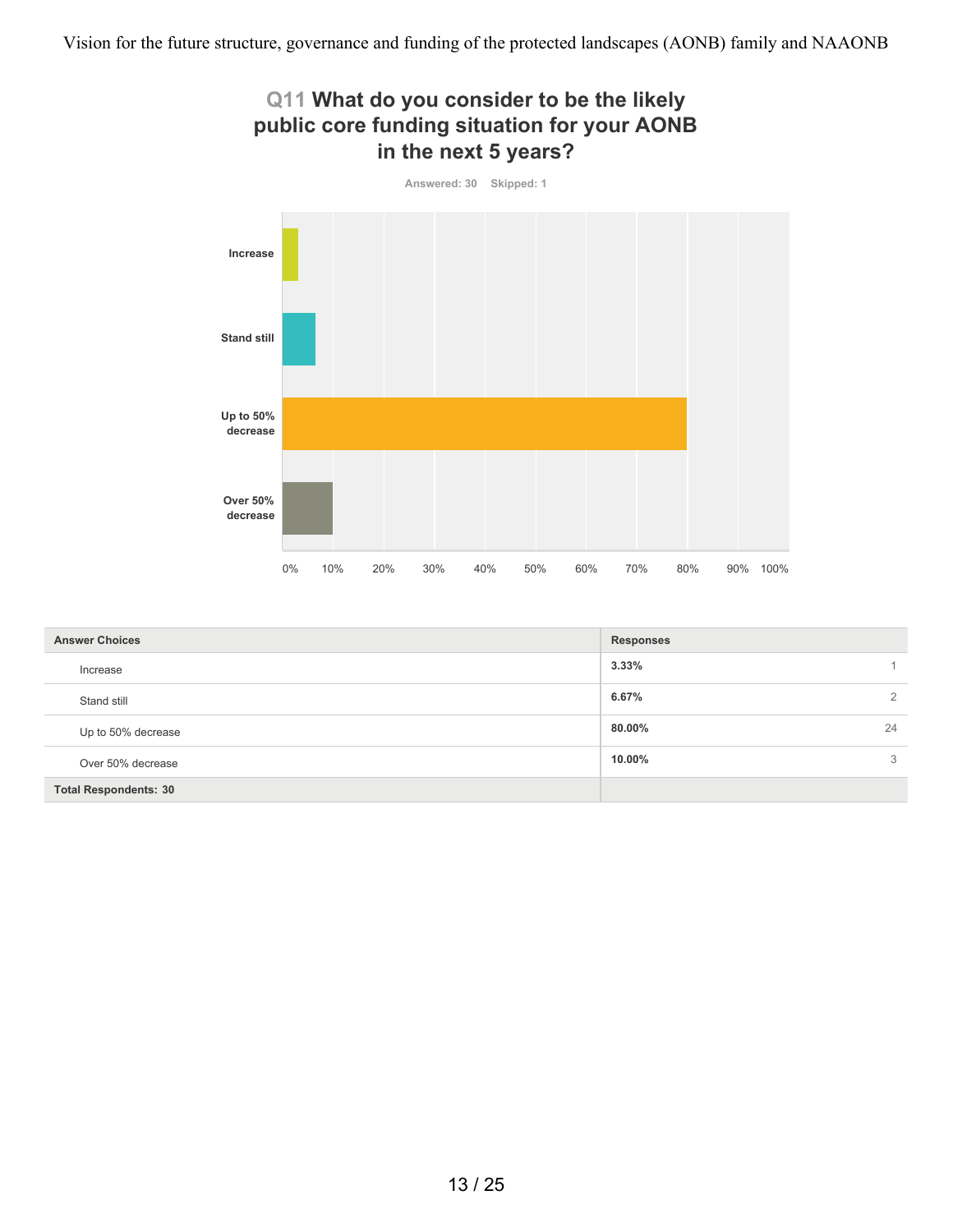

| <b>Answer Choices</b>        | <b>Responses</b>         |
|------------------------------|--------------------------|
| None                         | $\overline{2}$<br>6.67%  |
| 1 - 5% decrease              | 26.67%<br>8              |
| 6 - 30% decrease             | 20<br>66.67%             |
| 31 - 70% decrease            | $0.00\%$<br>$\mathbf{0}$ |
| 71 - 100% decrease           | $0.00\%$<br>$\Omega$     |
| <b>Total Respondents: 30</b> |                          |

#### 14 / 25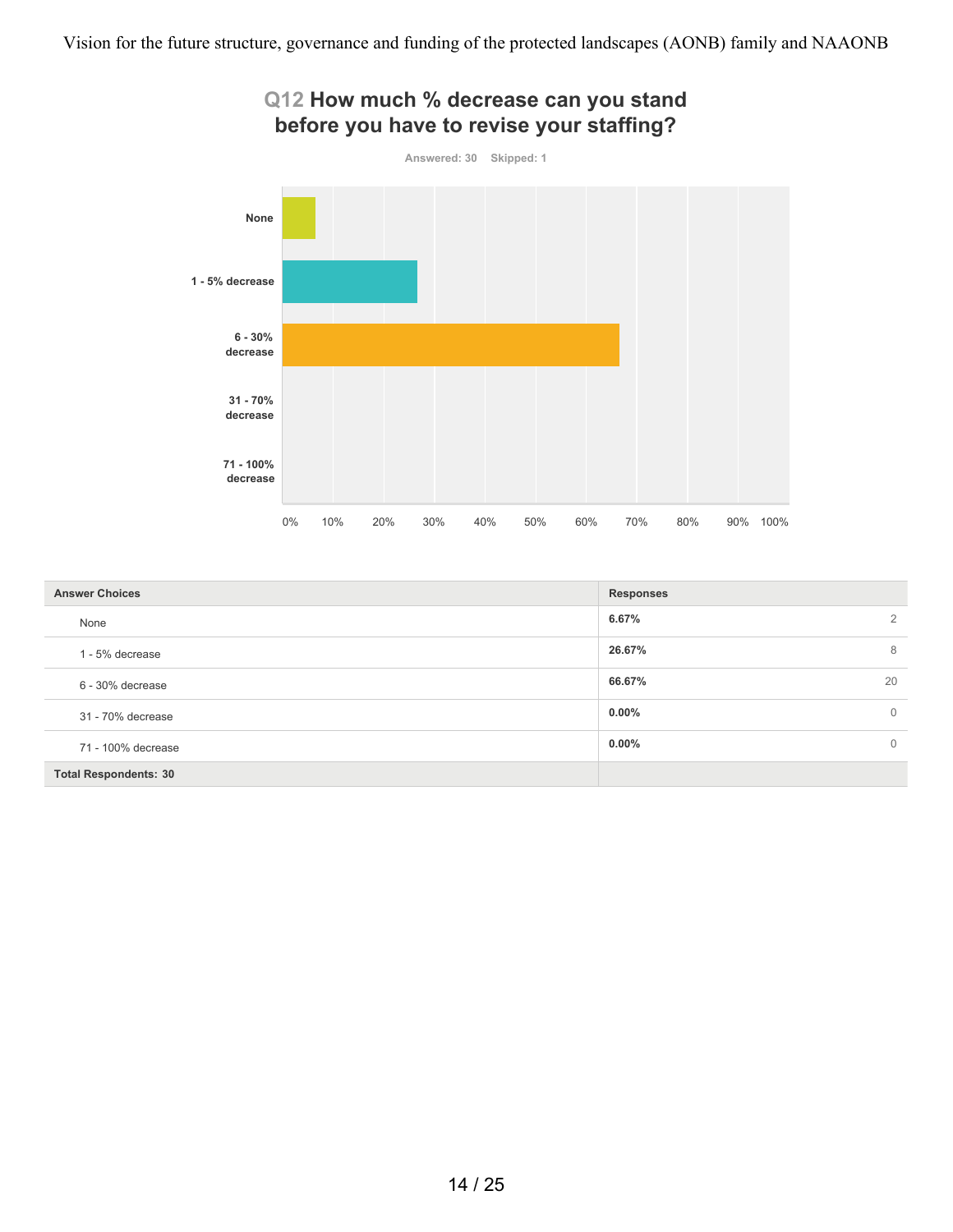### **Q13 How much more of a reduction in core funds can you absorb before it impacts on services and your ability to deliver core functions, projects and income generation?**



| <b>Answer Choices</b>        | <b>Responses</b>         |
|------------------------------|--------------------------|
| None                         | $7^{\circ}$<br>23.33%    |
| 1 - 5% decrease              | 23.33%<br>$\overline{7}$ |
| 6 - 30% decrease             | 16<br>53.33%             |
| 31 - 70% decrease            | $0.00\%$<br>$\mathbf{0}$ |
| 71 - 100% decrease           | $0.00\%$<br>$\mathbf{0}$ |
| <b>Total Respondents: 30</b> |                          |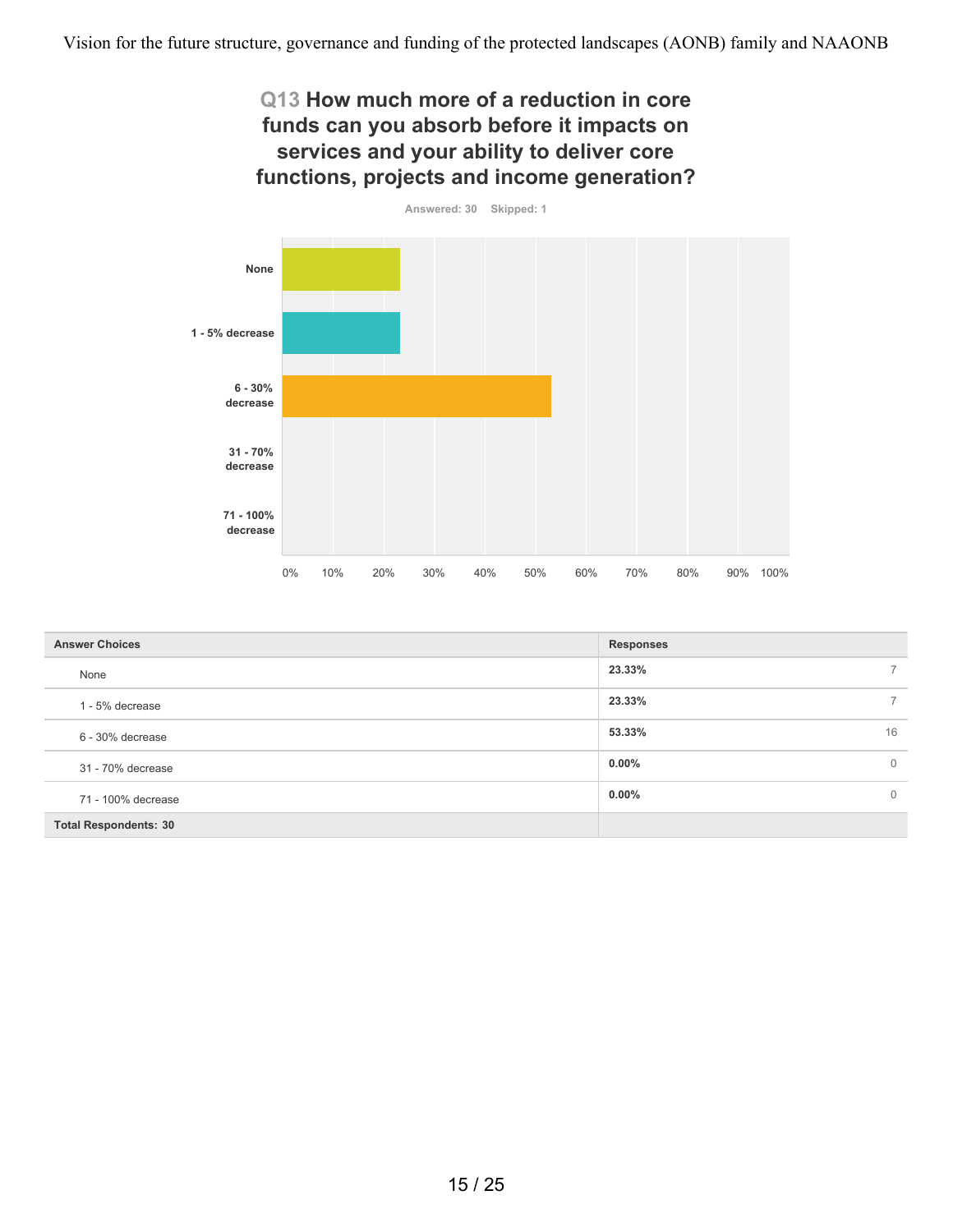### **Q14 Is your relationship with your host authority a supportive one? (using a rating scale of 1 "not at all supportive" to 5 "very supportive")**



|       |        |        |        |        | <b>Total</b> | <b>Weighted Average</b> |
|-------|--------|--------|--------|--------|--------------|-------------------------|
| 3.33% | 6.67%  | 20.00% | 40.00% | 30.00% |              |                         |
|       | $\sim$ |        | $\sim$ |        | 30           | 3.87                    |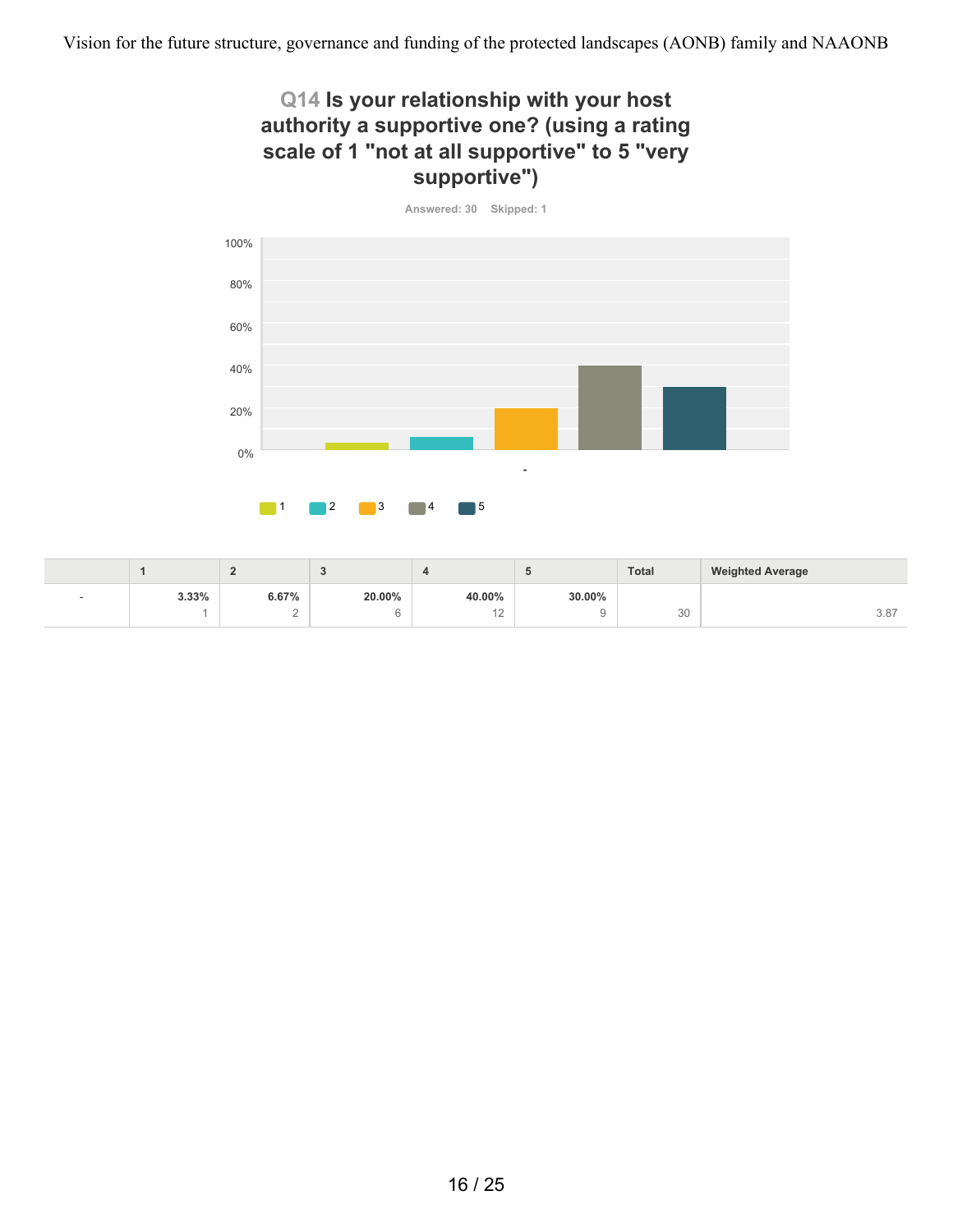### **Q15 Have your local authorities reduced your funding in the last 5 years?**



| <b>Answer Choices</b> | <b>Responses</b> |
|-----------------------|------------------|
| Yes                   | 63.33%<br>19     |
| <b>No</b>             | 36.67%<br>44     |
| <b>Total</b>          | 30               |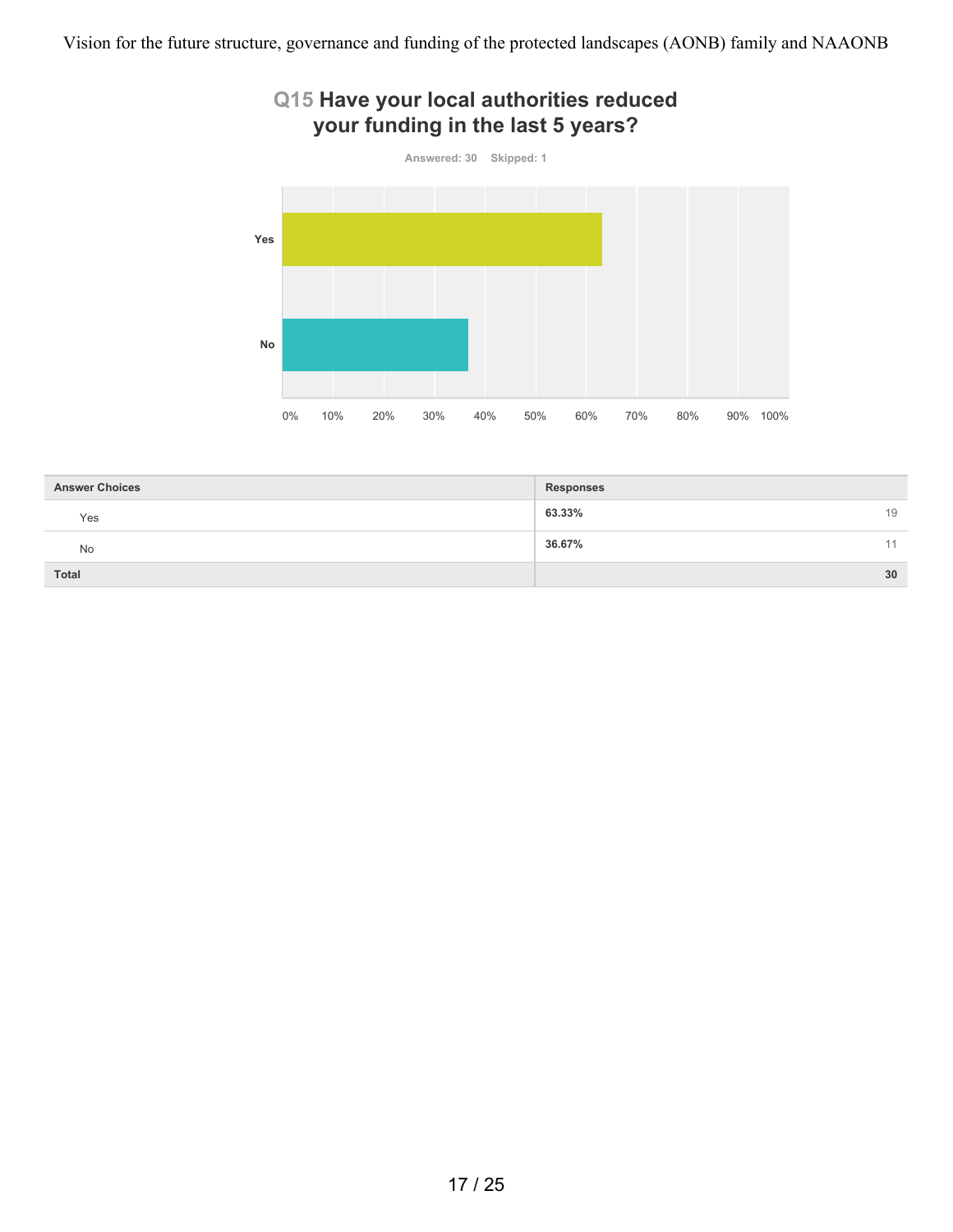### **Q16 In the next 5 years do you think your local authority budget will decline?**



| <b>Answer Choices</b> | <b>Responses</b> |               |
|-----------------------|------------------|---------------|
| Yes                   | 90.00%<br>27     |               |
| <b>No</b>             | 10.00%           | $\mathcal{L}$ |
| <b>Total</b>          | 30               |               |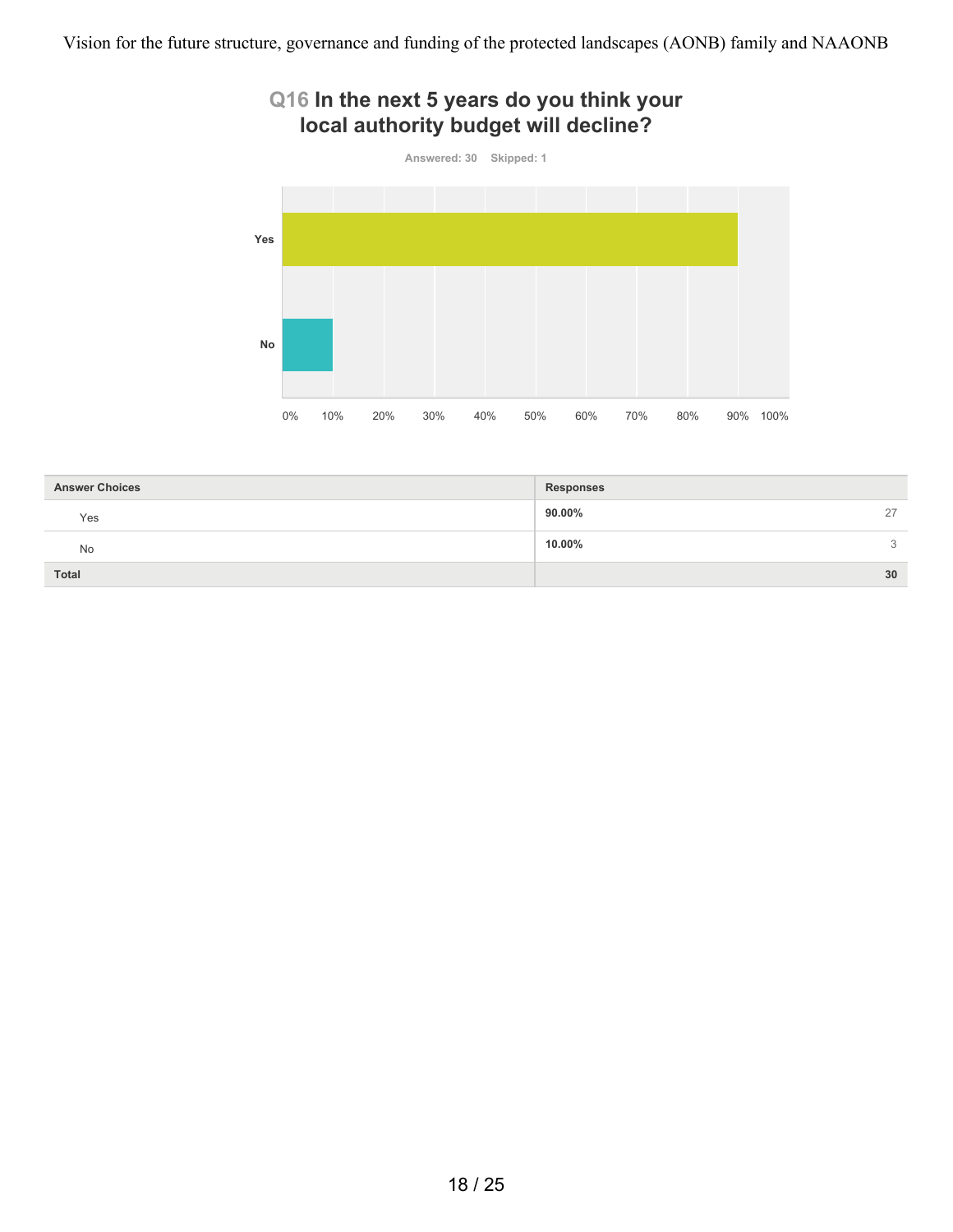# **Q17 Do you think your host local authority might withdraw completely in the next 5 years?**



| <b>Answer Choices</b> | <b>Responses</b>        |
|-----------------------|-------------------------|
| Yes                   | 23.33%<br>$\rightarrow$ |
| No                    | 76.67%<br>23            |
| <b>Total</b>          | 30                      |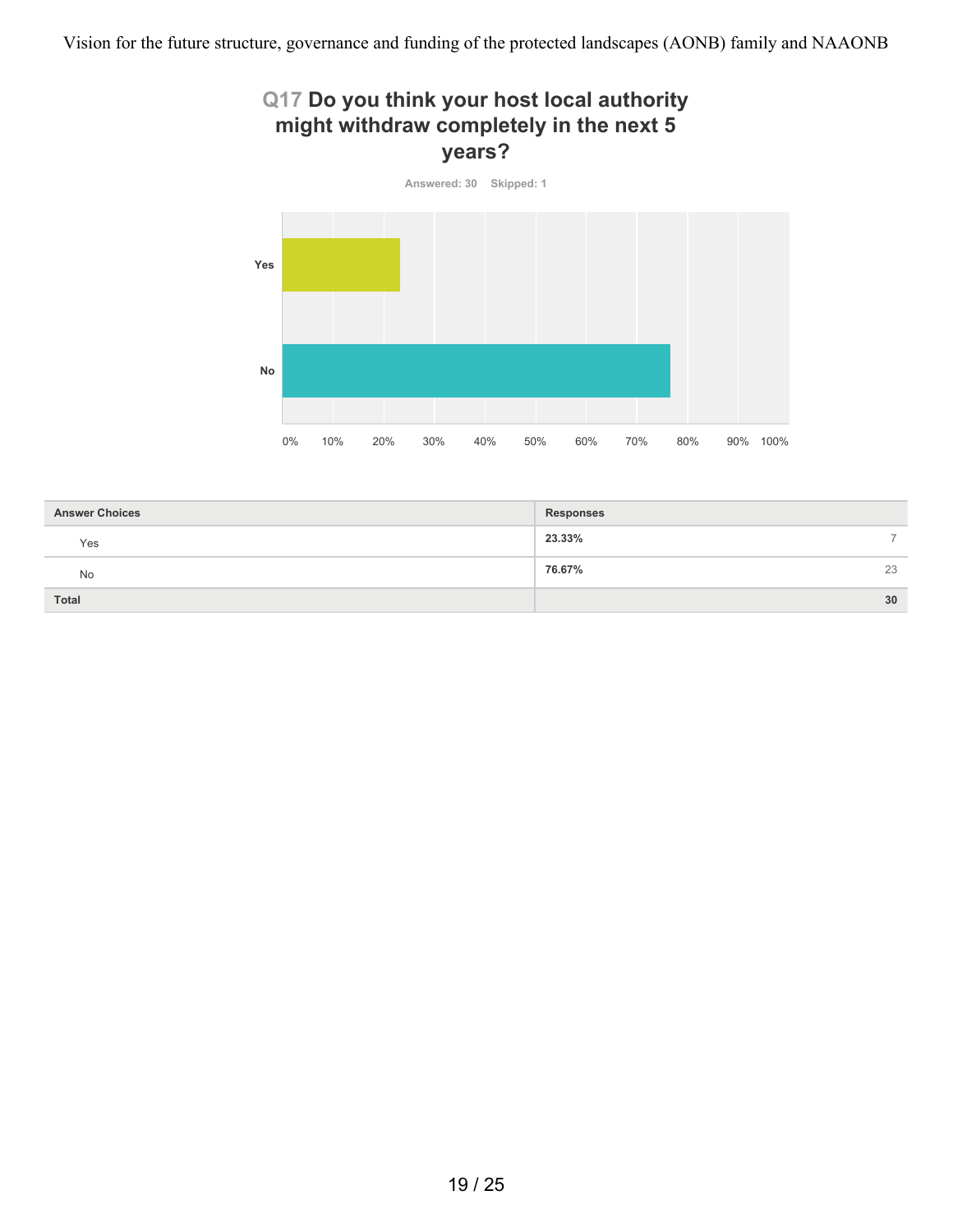### **Q18 Do you currently have any additional AONB structures for the delivery of your AONB management plan (apart from your Unit/Partnership/Board)?**



| <b>Answer Choices</b> | <b>Responses</b> |
|-----------------------|------------------|
| Yes                   | 36.67%<br>A      |
| No                    | 63.33%<br>19     |
| <b>Total</b>          | 30               |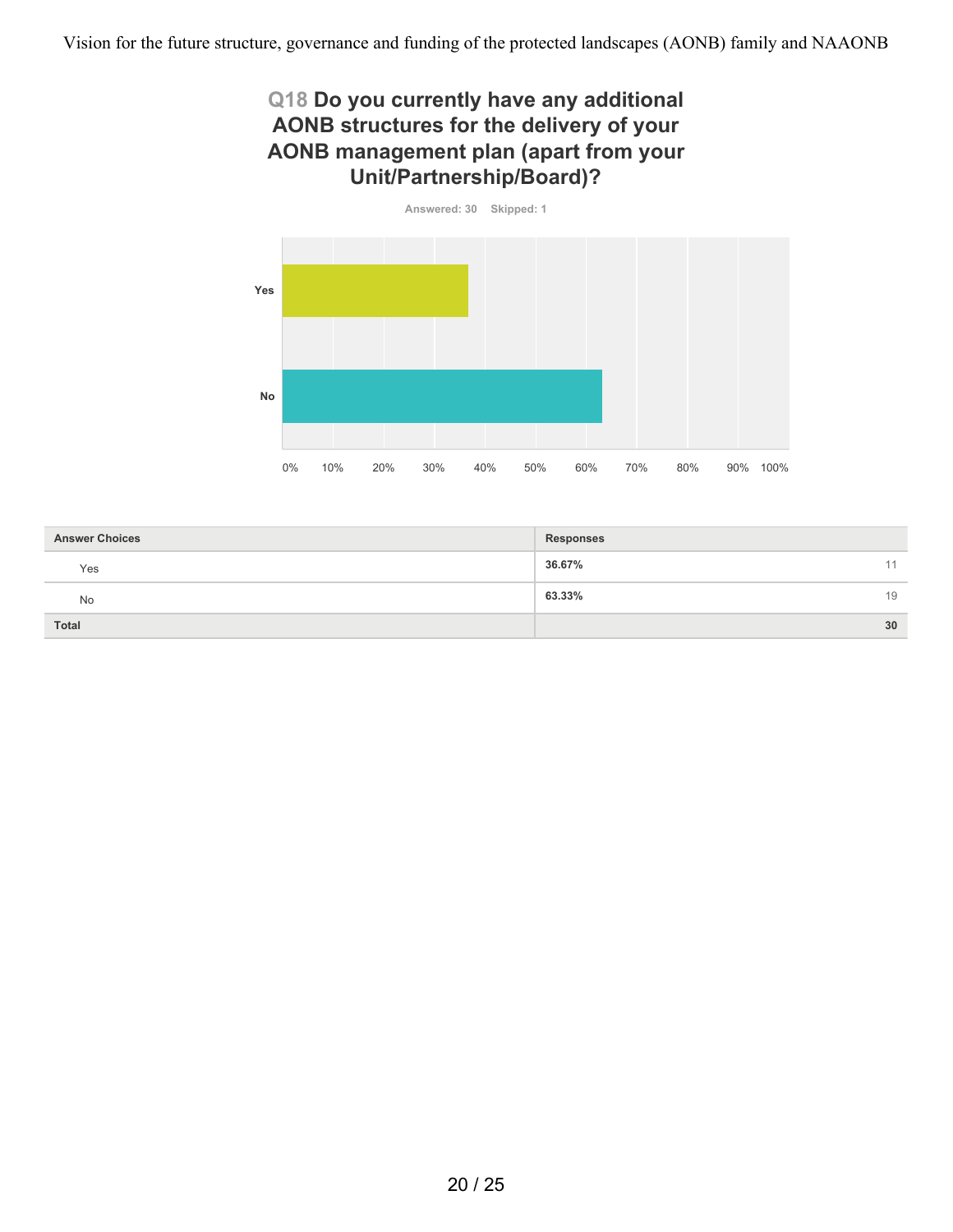

0% 10% 20% 30% 40% 50% 60% 70% 80% 90% 100%

| <b>Answer Choices</b>        | <b>Responses</b> |                          |
|------------------------------|------------------|--------------------------|
| Charity (Trust, CIO, etc)    | 87.50%           | $\overline{\phantom{a}}$ |
| <b>Community Foundation</b>  | 25.00%           | $\overline{2}$           |
| <b>Conservation Board</b>    | 12.50%           |                          |
| Friends Group                | 37.50%           | 3                        |
| Social Enterprise (CIC, etc) | 37.50%           | 3                        |
| <b>Total Respondents: 8</b>  |                  |                          |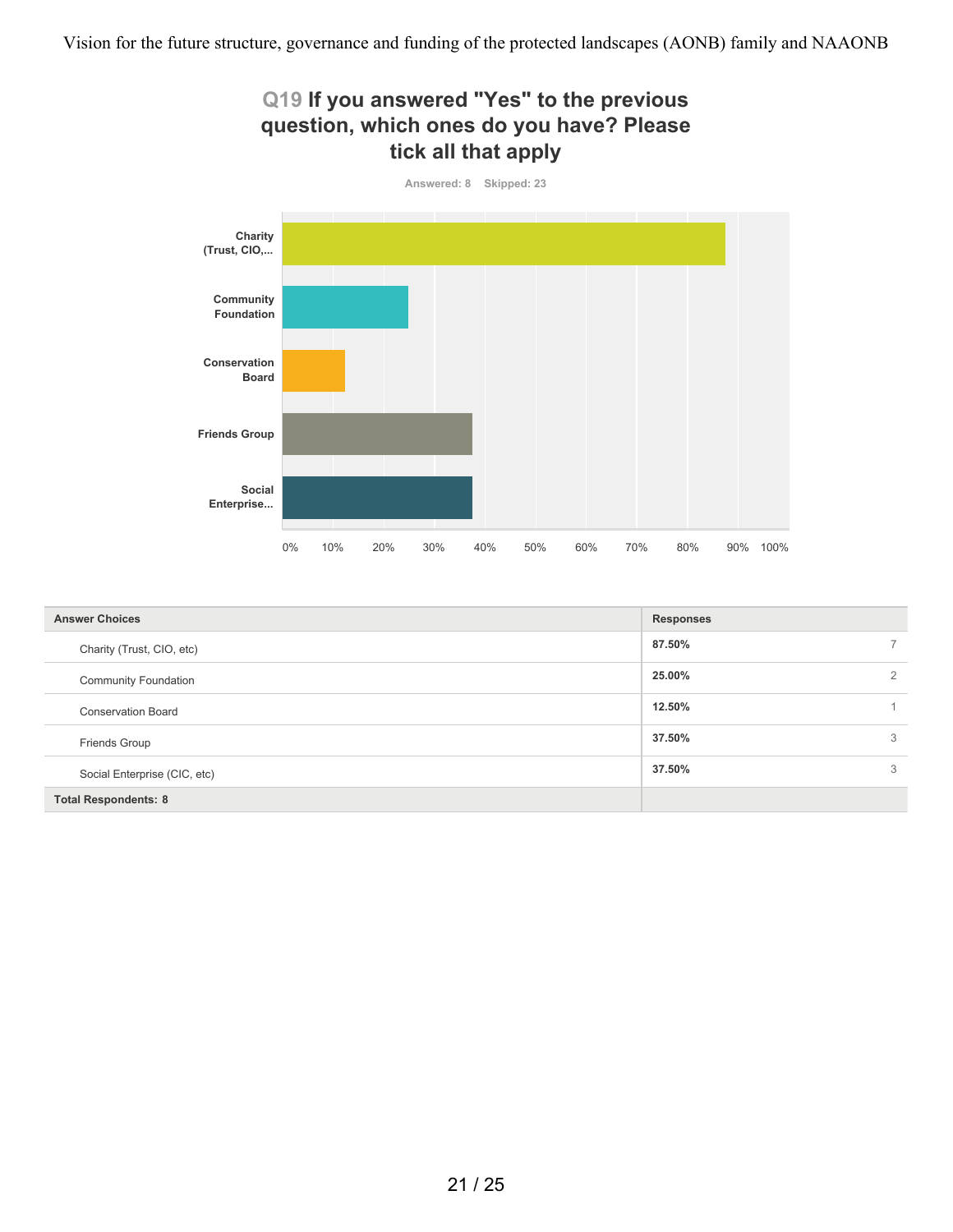

| <b>Answer Choices</b>        | <b>Responses</b> |                          |
|------------------------------|------------------|--------------------------|
| Charity (Trust, CIO, etc)    | 57.89%           | 11                       |
| <b>Community Foundation</b>  | 26.32%           | 5                        |
| <b>Conservation Board</b>    | 42.11%           | 8                        |
| Friends Group                | 47.37%           | 9                        |
| Social Enterprise (CIC, etc) | 36.84%           | $\overline{\phantom{0}}$ |
| <b>Total Respondents: 19</b> |                  |                          |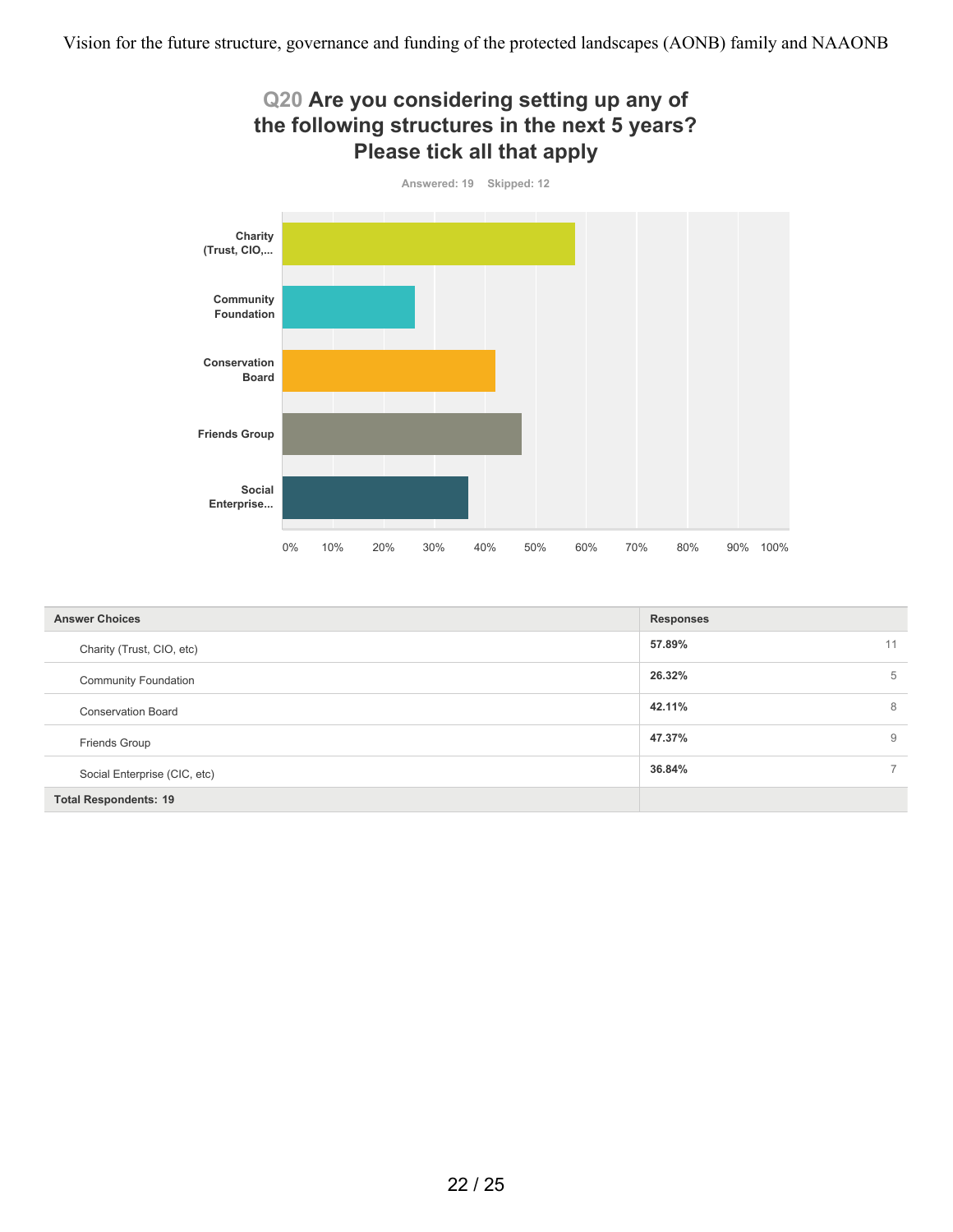# **Q21 Can you see any of these services, currently provided by your host authority, being taken on by another body in the next five years? Please tick any that apply Answered: 13 Skipped: 18**



| <b>Answer Choices</b>        | <b>Responses</b> |
|------------------------------|------------------|
| Accounting                   | 8<br>61.54%      |
| Employment                   | 61.54%<br>8      |
| Insurance                    | 8<br>61.54%      |
| Office accommodation         | 11<br>84.62%     |
| Payroll                      | 8<br>61.54%      |
| <b>Total Respondents: 13</b> |                  |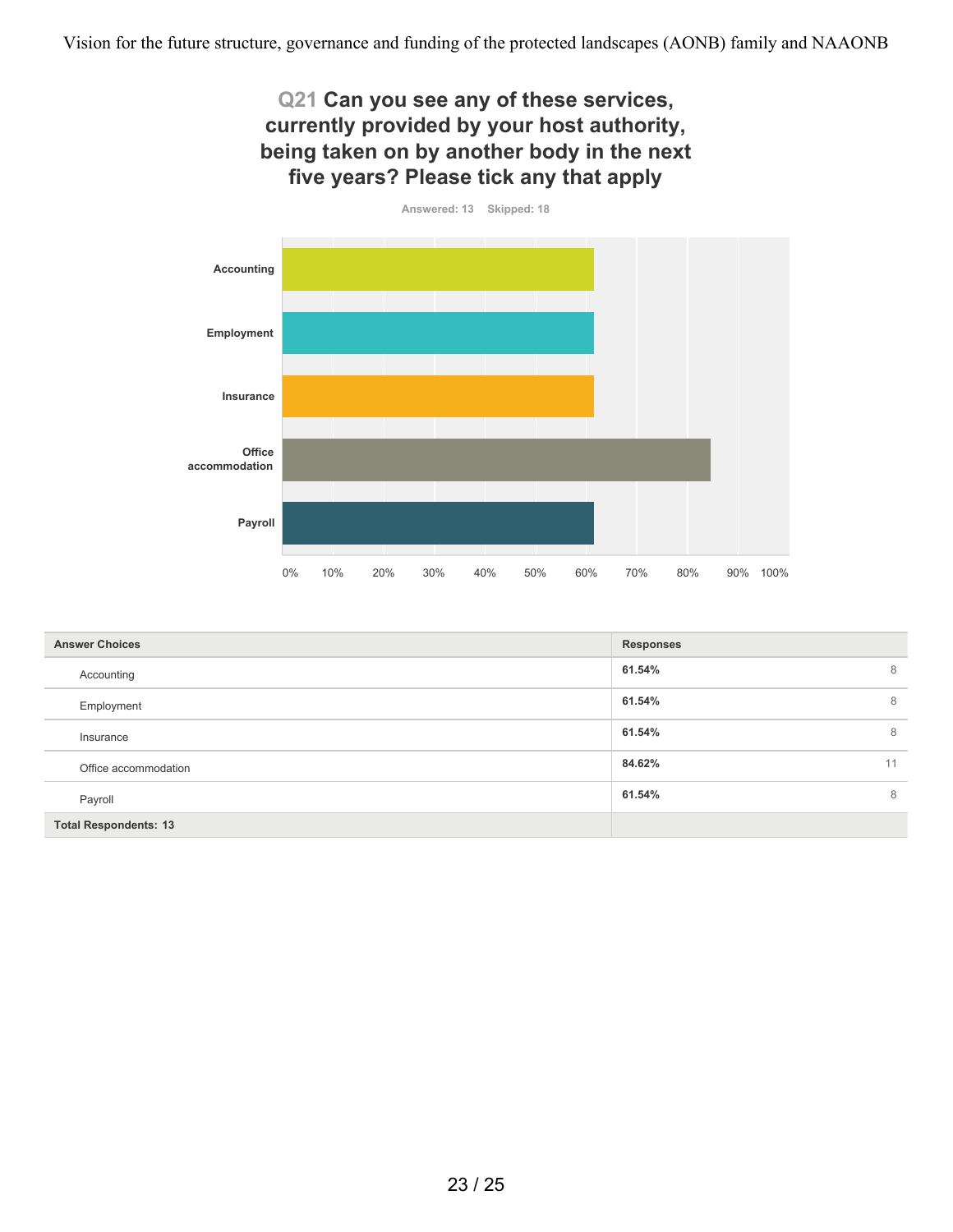### **Q22 Do you think that these services could be carried out by the NAAONB?**



| <b>Answer Choices</b> | <b>Responses</b> |  |
|-----------------------|------------------|--|
| Yes                   | 46.43%<br>13     |  |
| No                    | 53.57%<br>15     |  |
| Total                 | 28               |  |